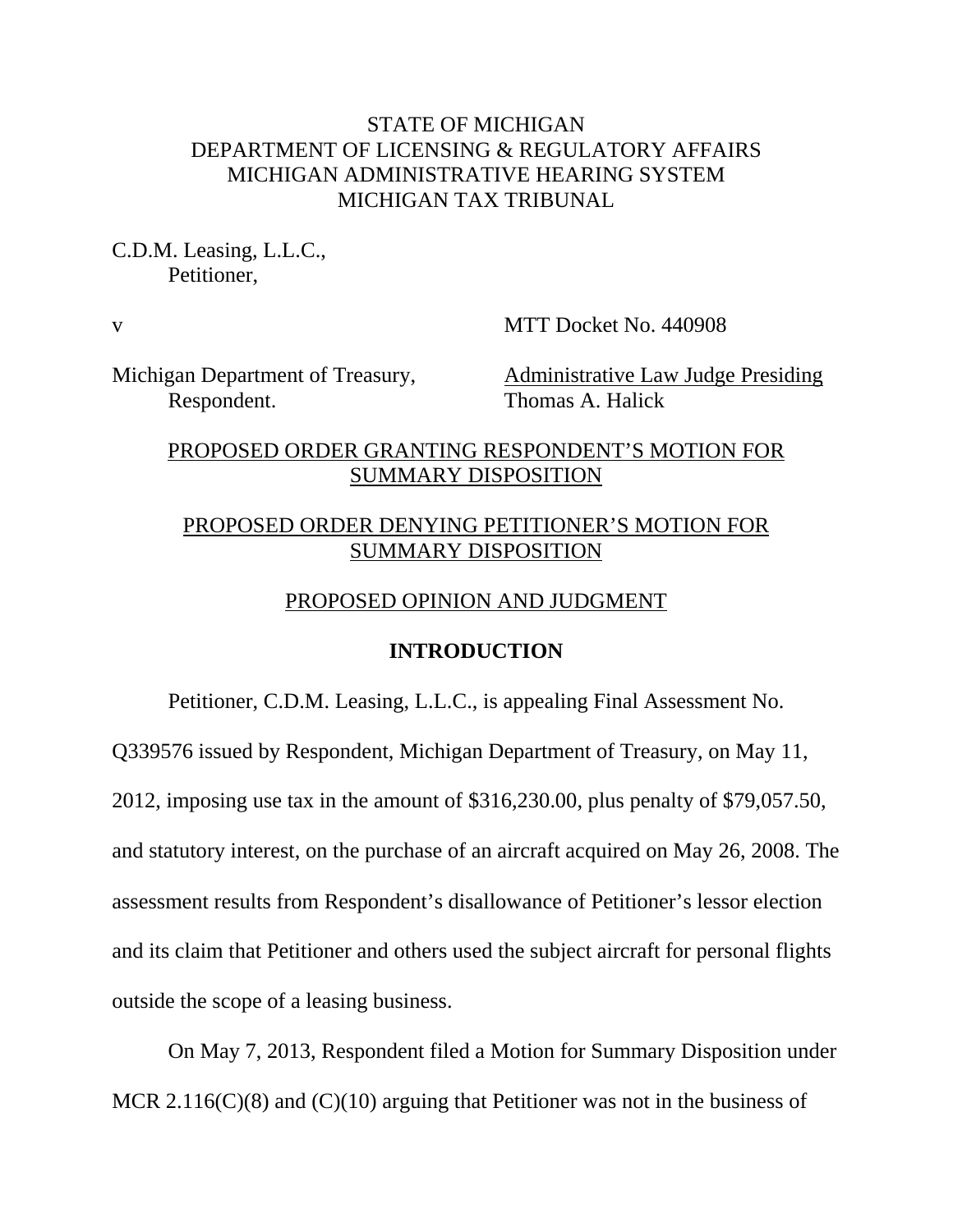MTT Docket No. 440908 Order, Page 2 of 22

leasing the subject aircraft and used the aircraft for personal use which supports the disallowance of the lessor election. On May 21, 2013, Petitioner filed a response to Respondent's Motion.

On May 9, 2013, Petitioner filed a Motion for Summary Disposition under MCR 2.116( $C(10)$ ) arguing that it was in the business of leasing the subject aircraft because it is a substantial leasing company, and the purported market rents, charged through the leases, resulted in rental income in 2008. On May 17, 2013, Respondent filed a response to Petitioner's Motion.

The Tribunal finds that granting Respondent's Motion for Summary Disposition, under MCR 2.116(C)(10), and denying Petitioner's Motion for Summary Disposition is warranted. As such, the Tribunal finds that no genuine issues of material fact exist and a judgment on the merits shall be rendered, in favor of Respondent, at this time.

### **RESPONDENT'S CONTENTIONS**

Respondent moves for summary disposition under MCR 2.116(C)(8) and (C)(10), arguing that there is "no genuine issue of material fact, and [it] is entitled to judgment upholding the subject assessment as a matter of law. Respondent disallowed Petitioner's lessor election on the purchase of a 2008 Hawker Beechcraft King Air B200GT aircraft and assessed use tax on the purchase price.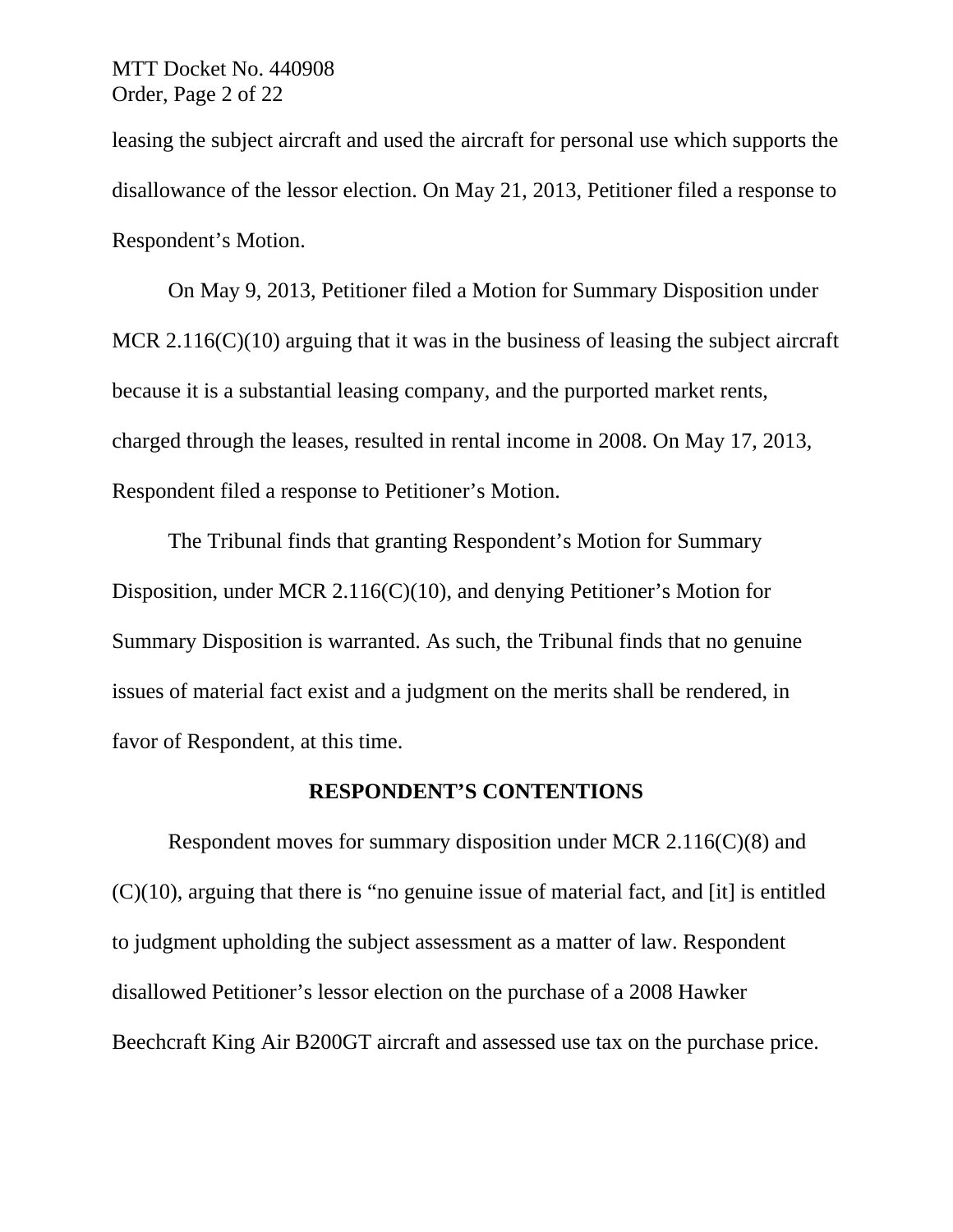MTT Docket No. 440908 Order, Page 3 of 22

Respondent cites factors set forth in both *Devonair Enterprises, LLC v Dep't of Treasury*, 297 Mich App 90; 823 NW2d 328 (2012), and *Heidrich Aviation, LLC v Dep't of Treasury*, 20 MTTR 481 (Docket No. 358557, December 9, 2011), that should be evaluated to determine whether an entity is engaged in the business of leasing property to others. In analyzing the factors, Respondent argues that CDM was not in the business of leasing the aircraft because Petitioner did not engage in the leasing of the aircraft with the 'object of gain, benefit, or advantage," as defined by MCL 205.92(h). Respondent argues that "it is also undisputed that the 'leasing' activity of the aircraft was so minimal that it failed to cover the maintenance and insurance expenses of the aircraft, let alone beginning to recover any of the multi-million dollar purchase price for the aircraft." (Respondent's Brief, p 8.) Respondent also states that "CDM neither sought to nor maximized rental hours," and "[i]t did not advertise that the aircraft was available for lease to the general public. Instead, it let the aircraft sit idle, kept the lease rates at \$400, [a]nd it let its members take the aircraft to the Bahamas without a lease." (Respondent's Brief, p 9.)

Respondent also contends that "CDM's personal use of the aircraft supports Treasury's disallowance of the lessor election and conclusively establishes CDM's liability to pay use tax on the price of the aircraft." (Respondent's Brief, p 6.) Respondent cites to flight logs that show "CDM, as well as its members, routinely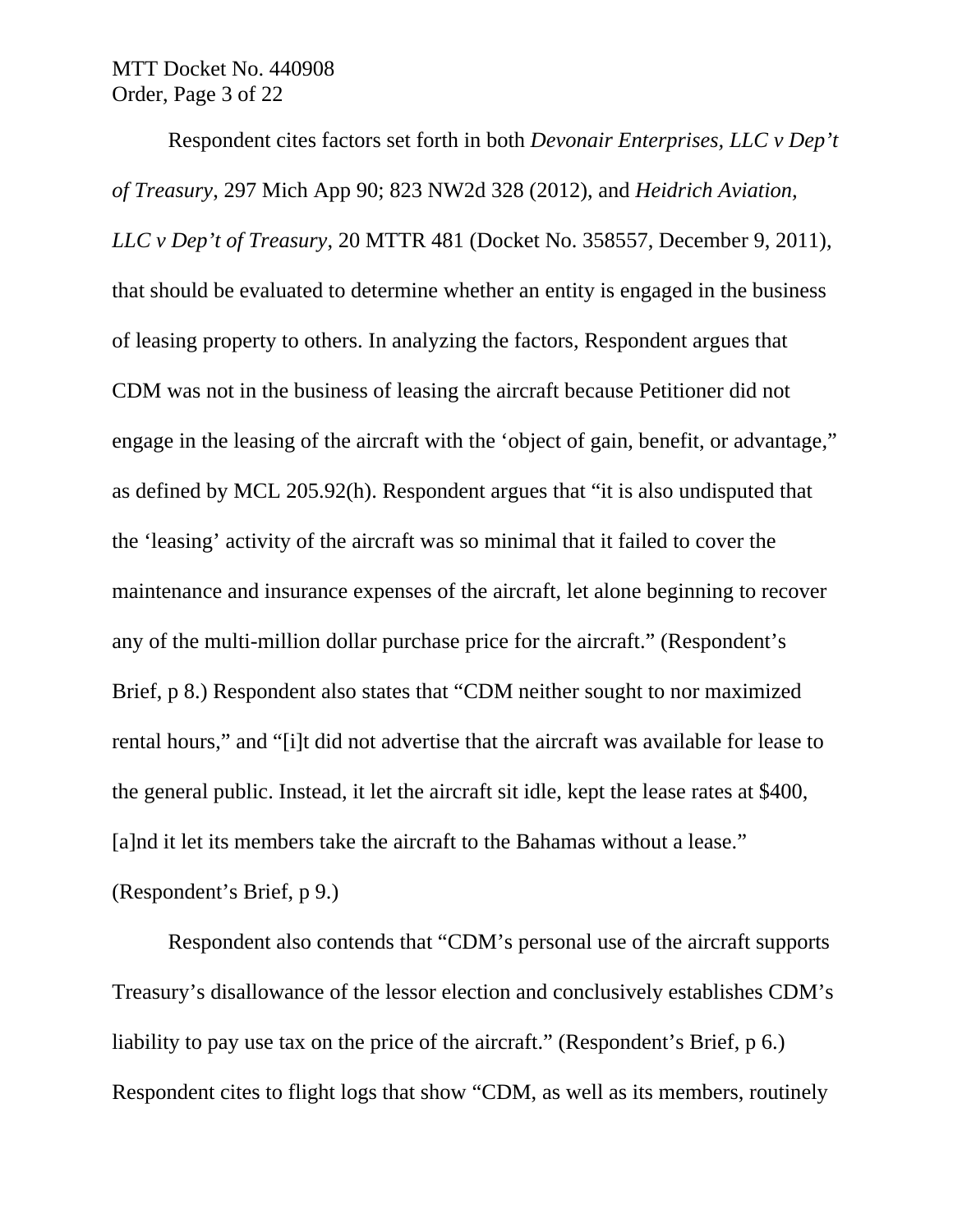used the aircraft at issue for personal use." *Id*. Respondent contends that the personal use is taxable use as it "is well outside the scope of any leasing activity." *Id*. Respondent argues that the "lessor election is an election for lessors—not the end users. And CDM and its members were unequivocally the users of the aircraft." (Respondent's Brief, p 7.)

Finally, Respondent asserts the facts of this case are similar to that presented in *Devonair, supra*. Thus, Respondent states, "the facts of this case present a stronger basis for denial of a lessor election than those presented in *Devonair.*" *Id*.

### **PETITIONER'S CONTENTIONS**

Petitioner moves for summary disposition under MCR 2.116(C)(10), arguing that the assessment should be cancelled because "it is a business and may elect to pay use tax on rental receipts as opposed to a sales tax on the purchase price at time of acquisition." (Petitioner's Motion, p 1) Petitioner states that it leased the subject aircraft to Dan's Excavating, Inc. and CP Ventures, LLP ("Lessee"), both related entities with Petitioner. Petitioner states that it entered into separate leases with Lessee, effective on May 26, 2008. The "[L]essee paid an hourly rate of \$400 to Petitioner for time the airplane was used by Lessee." (Petitioner's Motion, p 3.) Petitioner contends this rate was "determined by ascertaining what independent airplane leasing companies would charge on an hourly basis for the full service rental." *Id*. Then, Petitioner deducted the estimated cost per hour for fuel and pilot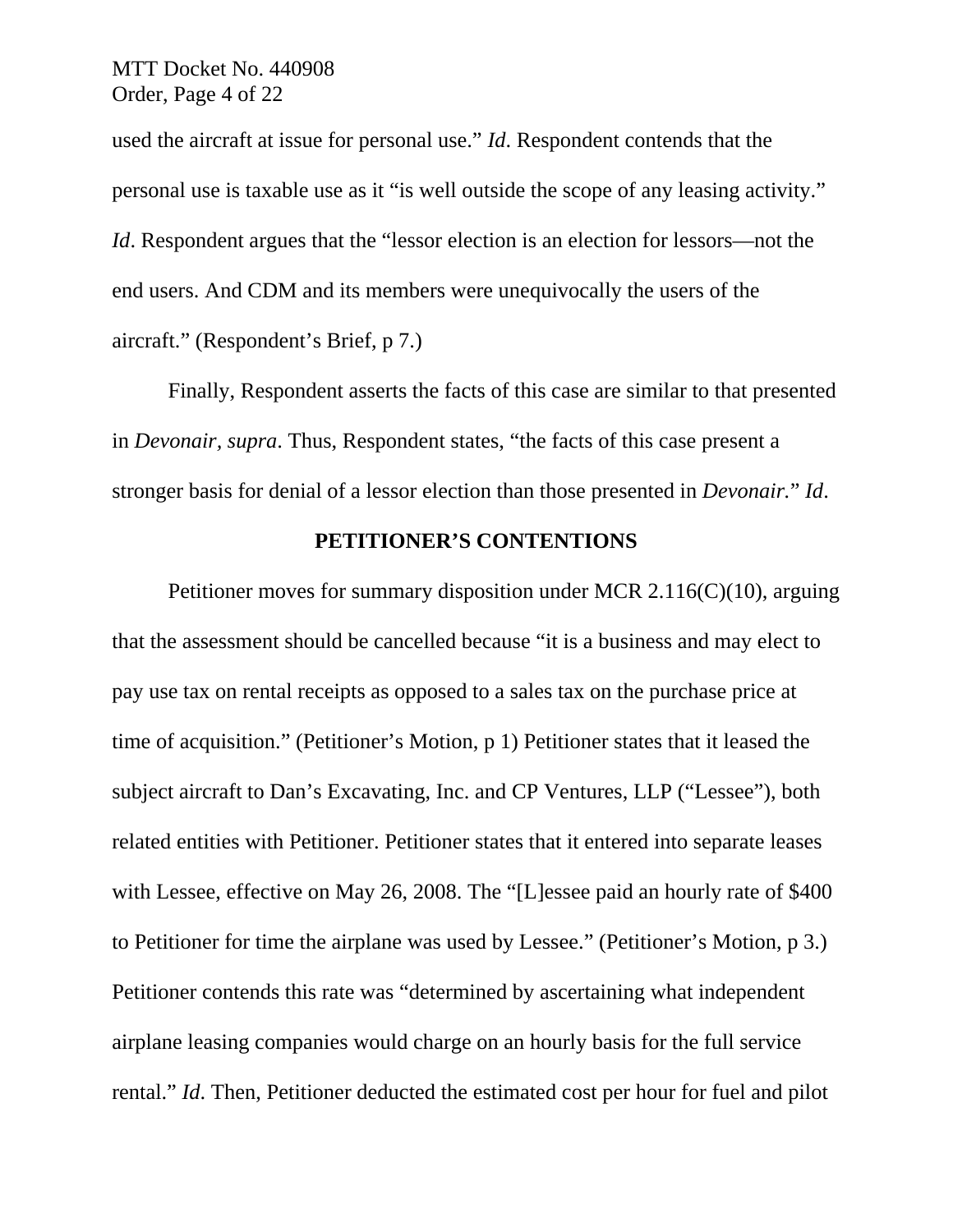MTT Docket No. 440908 Order, Page 5 of 22

since the leases were dry. Thus, Petitioner contends, the hourly rate "was the market rate charge for use of the airplane for a dry lease and the rate specified in the Aircraft Leases." *Id*.

Petitioner also states that "[a]lthough the Lessor and Lessee are affiliated by family, there is nothing to prevent Petitioner from leasing the airplane to others and no evidence can be presented to show that under appropriate circumstances that Petitioner would not enter into such a lease with an unrelated party." (Petitioner's Brief, p 3.) Petitioner also cites *Caledesi Holdings, LLC v Michigan Dep't of Treasury*, 21 MTTR 226 (Docket No. 358183, March 13, 2012), in support of its position that " merely because the Lessor and Lessee are affiliates, does not make the leasing activity any less of a business." (Petitioner's Brief, p 3.)

Petitioner contends that it was a business eligible for the lessor election. Specifically, Petitioner states that "[t]he relationship between Petitioner and the lessees were very favorable to Petitioner on an overall basis. In fact, it had earned over \$300,000 in rental income in 2008 from the relationship." *Id*. Further, Petitioner argues that the actual financial result of the leasing activity is irrelevant; rather, it is the "original intent of the Lessor [that] is the relevant and determining factor." (Petitioner's Brief in Opposition, p 3.) Therefore, Petitioner requests that the Tribunal find that it was engaged in the business of renting or leasing tangible personal property to others and grant summary disposition in its favor.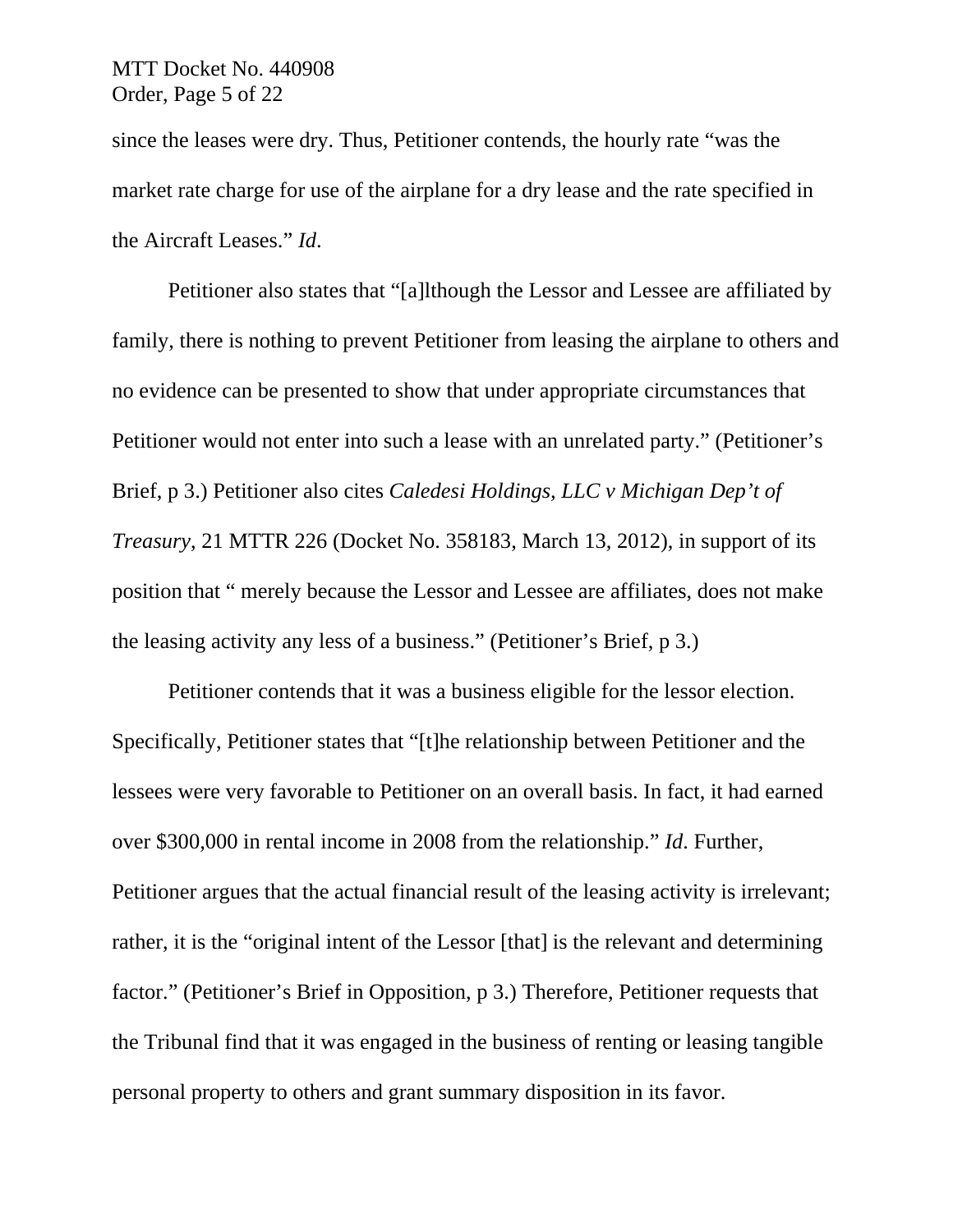MTT Docket No. 440908 Order, Page 6 of 22

Finally, Petitioner disputes Respondent's contention that any personal use of the aircraft prohibits the lessor election. Rather, Petitioner states that "[n]othing in [MCL 205.95(4)] even remotely indicates a prohibition of personal use." *Id*.

### **STANDARD OF REVIEW**

Respondent moves for summary disposition pursuant to MCR 2.116(C)(8). Motions for summary disposition under MCR 2.116 $(C)(8)$  are appropriate when the opposing party has failed to state a claim on which relief can be granted. Summary disposition should be granted when the claim, based solely on the pleadings, is so clearly unenforceable that no factual development could possibly justify a right to recovery. *Transamerica Ins Group v Michigan Catastrophic Claims Ass'n*, 202 Mich App 514, 516; 509 NW2d 540 (1993). In reviewing a motion for summary disposition under this subsection, the court must accept as true all factual allegations in support of a claim, as well as all inferences which can fairly be drawn from the facts. *Meyerhoff v Turner Constr Co*, 202 Mich App 499, 502; 509 NW2d 847 (1993).

Respondent also moves for summary disposition pursuant to MCR  $2.116(C)(10)$ , which provides the following ground upon which a summary disposition motion may be based: "Except as to the amount of damages, there is no genuine issue as to any material fact, and the moving party is entitled to judgment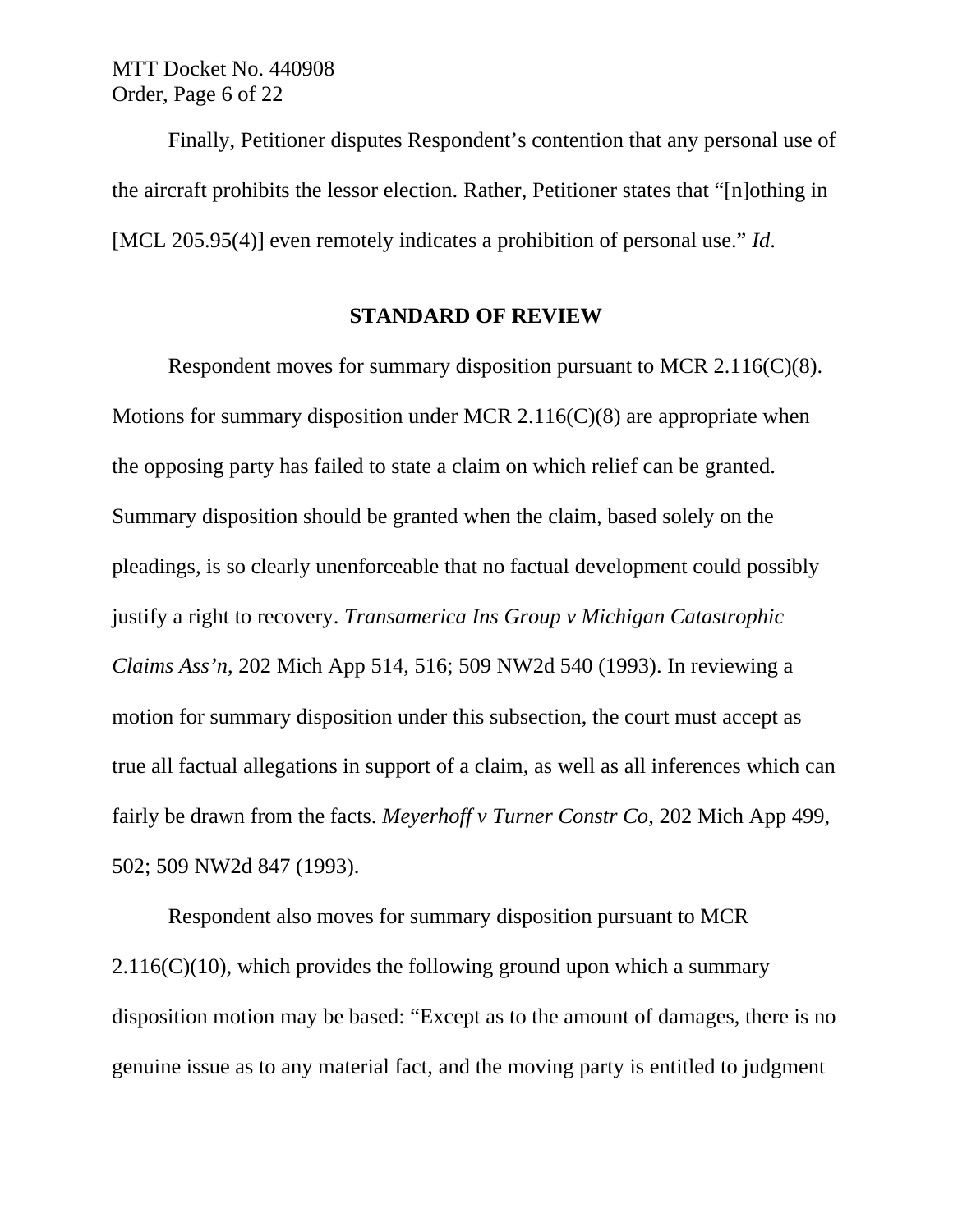MTT Docket No. 440908 Order, Page 7 of 22

or partial judgment as a matter of law." The Michigan Supreme Court, in *Quinto v*

*Cross and Peters Co*, 451 Mich 358; 547 NW2d 314 (1996), provided the

following explanation of MCR 2.116(C)(10):

[T]he initial burden of production is on the moving party, and the moving party may satisfy the burden in one of two ways.

First, the moving party may submit affirmative evidence that negates an essential element of the nonmoving party's claim. Second, the moving party may demonstrate to the court that the nonmoving party's evidence is insufficient to establish an essential element of the nonmoving party's claim. If the nonmoving party cannot muster sufficient evidence to make out its claim, a trial would be useless and the moving party is entitled to summary judgment as a matter of law.

In reviewing a motion for summary disposition brought under MCR  $2.116(C)(10)$ , a trial court considers affidavits, pleadings, depositions, admissions, and documentary evidence filed in the action or submitted by the parties, MCR 2.116 $(G)(5)$ , in the light most favorable to the party opposing the motion. A trial court may grant a motion for summary disposition under MCR 2.116( $C(10)$ ) if the affidavits or other documentary evidence show that there is no genuine issue in respect to any material fact, and the moving party is entitled to judgment as a matter of law. MCR  $2.116(C)(10)$ , (G)(4).

In presenting a motion for summary disposition, the moving party has the initial burden of supporting its position by affidavits, depositions, admissions, or other documentary evidence. The burden then shifts to the opposing party to establish that a genuine issue of disputed fact exists. Where the burden of proof at trial on a dispositive issue rests on a nonmoving party, the nonmoving party may not rely on mere allegations or denials in pleadings, but must go beyond the pleadings to set forth specific facts showing that a genuine issue of material fact exists. If the opposing party fails to present documentary evidence establishing the existence of a material factual dispute, the motion is properly granted. *Id*. at 361-363. [Citations omitted.]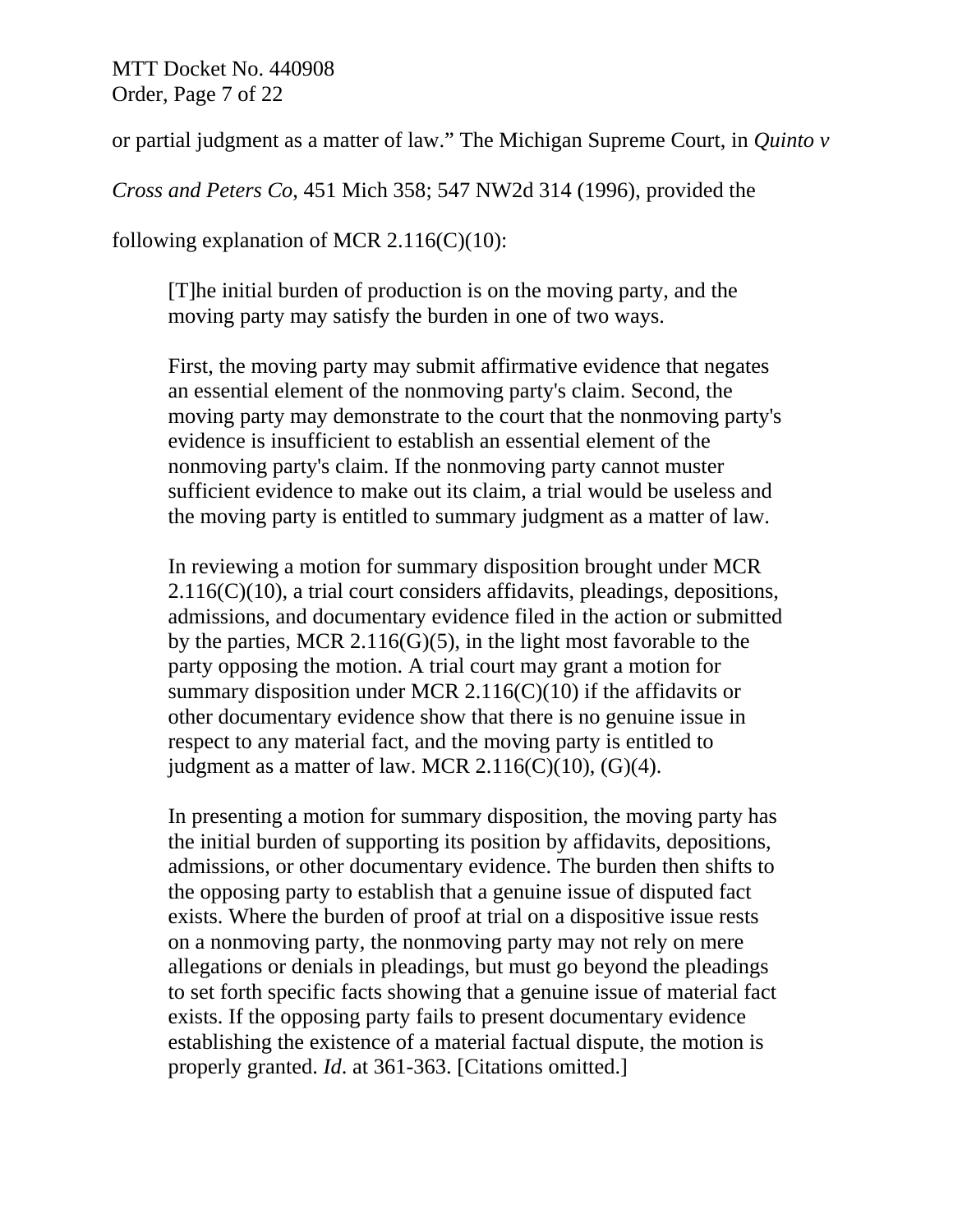MTT Docket No. 440908 Order, Page 8 of 22

In the event, however, it is determined that an asserted claim can be supported by evidence at trial, a motion under subsection (C)(10) will be denied. *Arbelius v Poletti*, 188 Mich App 14; 469 NW2d 436 (1991).

#### **CONCLUSIONS OF LAW**

The Tribunal has considered the Motions, the responses, and the case file, and finds that there are no genuine issues of material fact and that Respondent is entitled to judgment as a matter of law under MCR 2.116(C)(10).

Petitioner's Motion for Summary Disposition shall be denied because it has failed to support its position with an affidavit or sufficient documentary evidence. Although Petitioner submitted the Affidavit of Douglas George, the Affidavit does not comply with the requirements set forth in the Michigan Court Rules. Specifically, MCR 2.119(B)(1)(b) states that, among other requirements, an affidavit must ". . . state with particularity facts admissible as evidence establishing or denying the grounds stated in the motion." Here, the affidavit merely states that Douglas George is "personally familiar with the factual allegations in . . . Petitioner's Motion for Summary Disposition and that they are true to the best of his knowledge, information and belief." (Petitioner's Motion for Summary Disposition, Exhibit 1.) The Affidavit does not state any facts with particularity; it merely incorporates the facts contained in the Motion. Further, this violation is not harmless because the error is regarding the content of the Affidavit and not the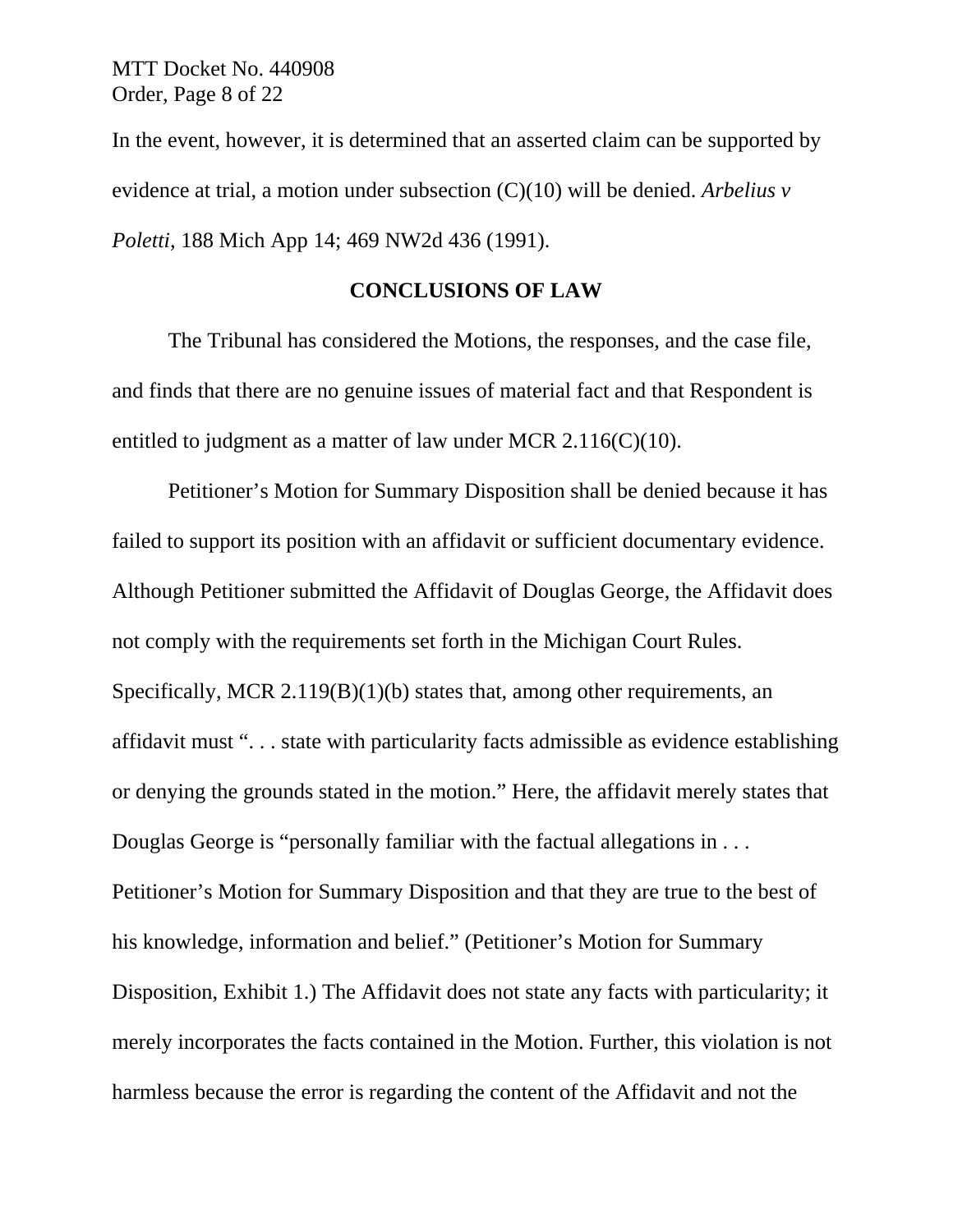## MTT Docket No. 440908 Order, Page 9 of 22

form; therefore, the Tribunal finds that Petitioner's affidavit of Douglas George is inadequate as a matter of law to create a genuine issue of material fact.

Even if the Affidavit of Douglas George had specifically set forth all of the factual allegations in Petitioner's Motion and Brief, there would be no genuine issue as to any *material* fact. Namely, the fact that Petitioner and certain individuals used the aircraft outside the scope of any leasing business is not subject to a genuine dispute, based on the flight logs. Furthermore, the facts pertaining to the terms of the lease are not genuinely disputed.

Petitioner challenges a Final Assessment for use tax, interest, and penalty in regard to the purchase and use of the subject aircraft. Under the Use Tax Act ("UTA"), tax is imposed on the privilege of using, storing, or consuming tangible personal property in this state. MCL 205.93(1). Further, for the purpose of the proper administration and to prevent the evasion of the tax, all tangible personal property purchased is presumptively subject to the tax if brought into this state within 90 days of the purchase date. See, MCL  $205.93(1)(a)$ . "The tax imposed ... for the privilege of using, storing, or consuming  $a[n]$ ... aircraft... shall be collected by the department of treasury." MCL 205.93(2). The issue in this case is not whether Petitioner is responsible for use tax; rather, the issue is whether Petitioner is eligible to pay use tax based on rental receipts rather than based on the entire purchase price of the subject aircraft.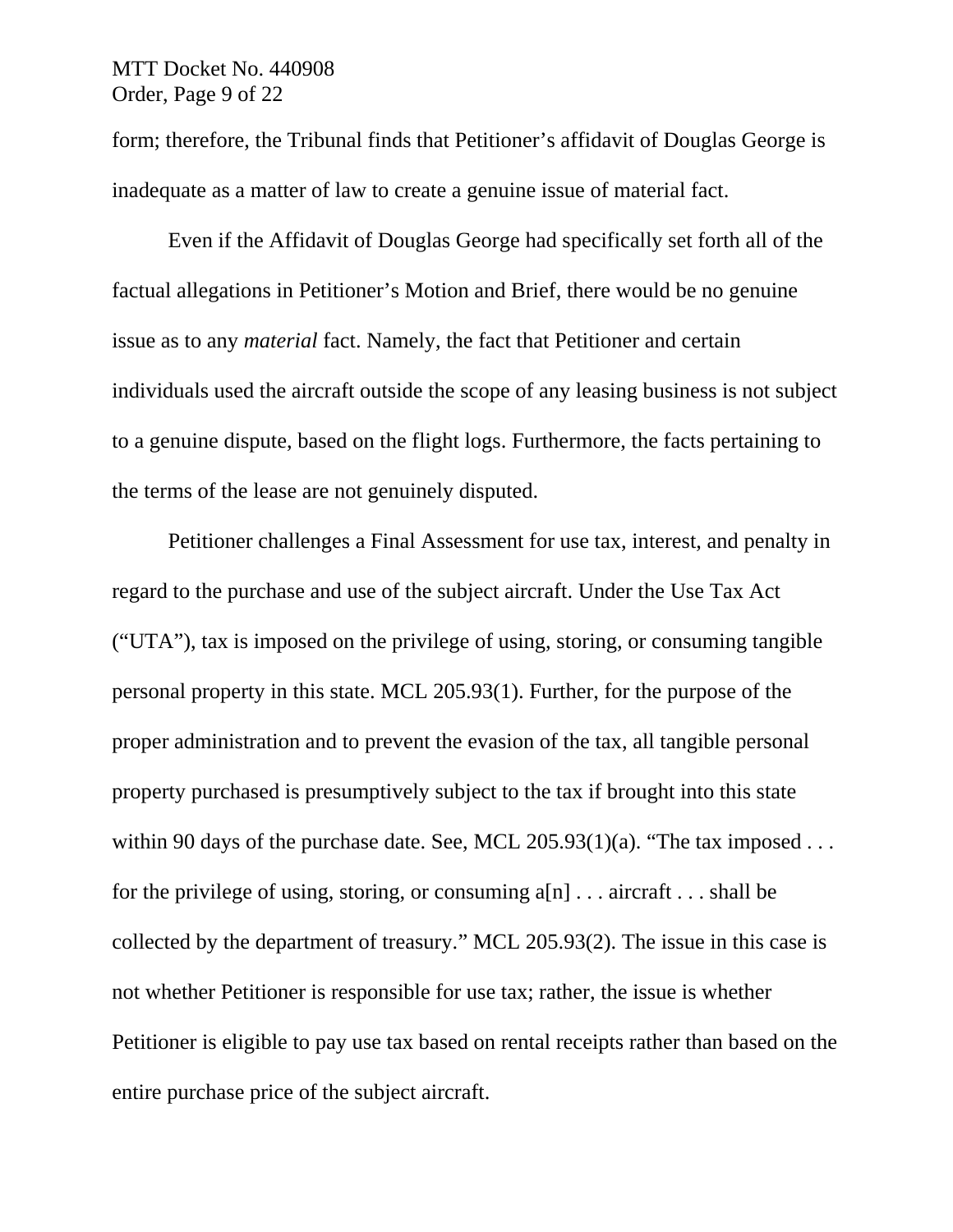MTT Docket No. 440908 Order, Page 10 of 22

Purchasers of aircraft "may elect to pay use tax on receipts from the rental or lease of the tangible personal property in lieu of payment of sales or use tax on the full cost of the property at the time it is acquired." MCL 205.95(4).The department's administrative rule, 1979 AC, R 205.132 ("Rule 82") provides:

A person engaged in the business of renting or leasing tangible personal property to others shall pay the Michigan sales or use tax at the time he purchases tangible personal property, or he may report and pay use tax on the rental receipts from the rental thereof. . . . A person remitting tax on rental receipts shall be the holder of a sales tax license, or a registration as is provided in the use tax act. Each month such lessor shall compute and pay use taxes on the total rentals charged.

Petitioner argues that it made a valid Rule 82 election because it entered lease agreements with Lessee and because it was in the business of leasing the subject aircraft. Petitioner's Exhibits three and four prove that the leases were entered into between Petitioner and Lessee. Further, Petitioner possessed a sales and use tax registration.

The main issues are: (1) whether Petitioner's use of the subject aircraft disqualifies it from the Rule 82 election and (2) whether Petitioner was a lessor engaged in the business of leasing the subject aircraft to others, as defined by the UTA.

Respondent contends that Petitioner "disqualified itself from the benefit of the lessor election when it's member repeatedly used the aircraft for their own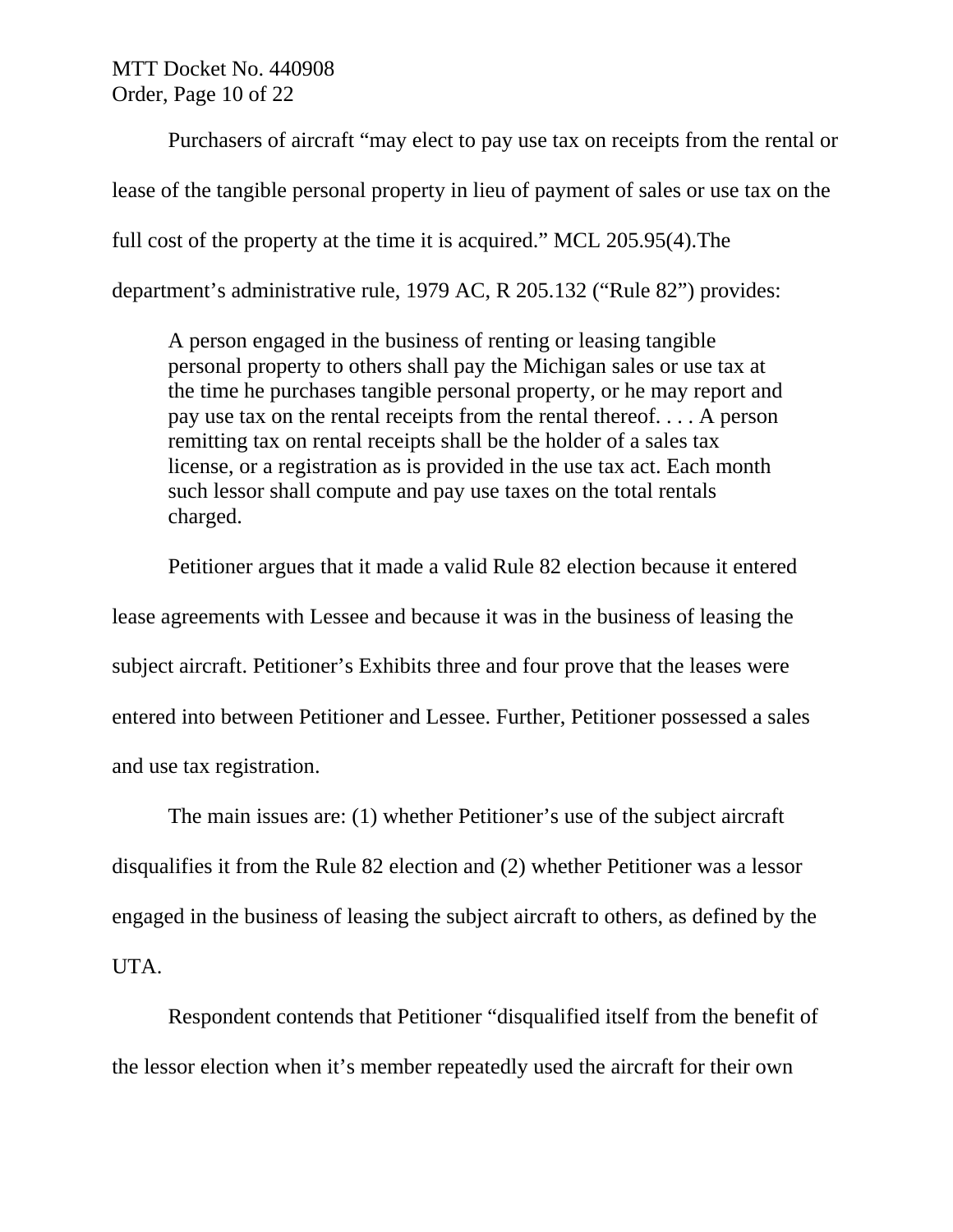MTT Docket No. 440908 Order, Page 11 of 22

personal use." (Respondent's Brief, p 6.) Respondent's Exhibit four consists of 28 flight logs evidencing that the lessee, CDM, used the aircraft for two flights and that the remaining 26 flights were for "Personal" use by non-lessees. Under the use tax act, any storage, use, or consumption of the property outside the scope of the leasing activity is taxable and defeats the Rule 82 election. MCL 205.93(1) states that "[t]he tax levied under this act applies to a person who acquires tangible personal property . . . that [is] subject to the tax levied under this act for any taxexempt use who *subsequently converts the tangible personal property . . . to a taxable use, including an interim taxable use*." (Emphasis added.)

Rule 82 implements and harmonizes the imposition of sales and use taxes and explains how a lessor may claim an exemption from tax on the acquisition of property, as long as the property is leased to others in the scope of a leasing business and tax is remitted on the rental receipts.

The use tax act provides an exemption for rental receipts if the rented property was previously subject to use tax or sales tax. MCL 205.94a(i) and (ii). Therefore, if the lessor pays 6% sales or use tax upon acquisition of the property, the rental receipts are exempt from use tax. Rental receipts are also exempt if the lessor pays a sales or use tax to another state "levied at the rate of 6% or more." The meaning conveyed by these provisions is that the exemption for rental receipts applies as long as the 6% sales or use tax is paid. If 6% of the purchase price is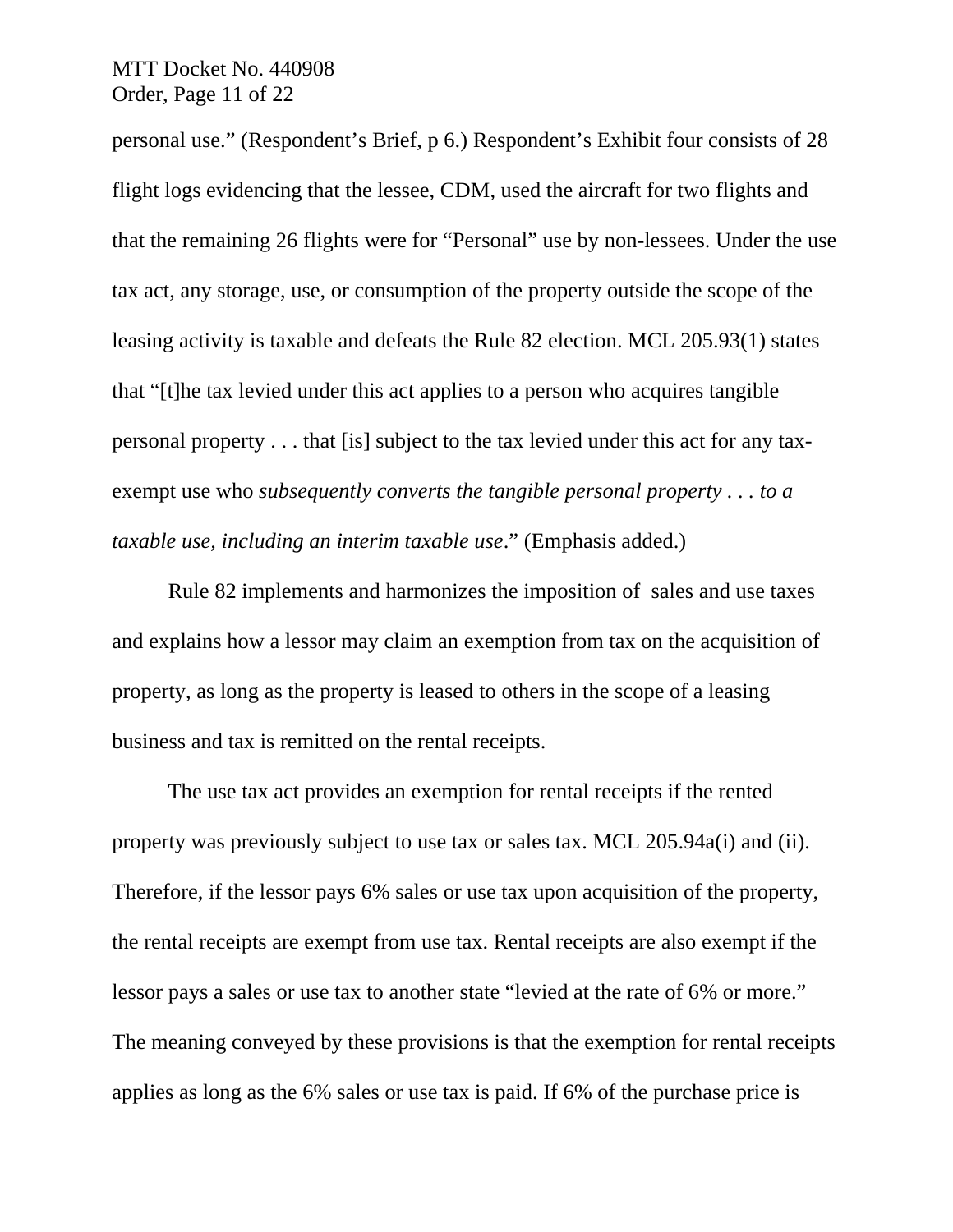## MTT Docket No. 440908 Order, Page 12 of 22

remitted, the law is satisfied. If 6% of the stream of rental income is remitted, the law is satisfied. The use tax on the rental income from tangible personal property is intended to compensate for transactions to which the sales or use tax is not paid upon purchase of the property.

The sales tax act provides a similar exemption for property purchased for leasing. That is, the seller is exempt from sales tax upon sale to the leasing company, if the property is to be leased to others, as long as the rental receipts from that property are subject to use tax, or specifically exempt from use tax. MCL 205.54d(a). But for the existence of this exemption, the lessor would be required to pay sales or use tax on 6% of the purchase price. The interrelationship between the sales and use tax acts suggests that there is an equivalency between the two taxable events – the purchase of the property and leasing of the property – such that the tax implications are similar. Therefore, the Rule 82 election implements tax exemptions under the sales tax act and the use tax act. The exemptions are lost and the use tax is due in full if a taxpayer who claims an exemption on the purchase of the property "subsequently converts the tangible personal property to a taxable use . . . ." MCL 205.93(1). In our case, the personal use was a conversion to a taxable use.

Respondent presents copies of flight logs showing that certain individuals traveled in the aircraft on "personal" trips, which were clearly unrelated to the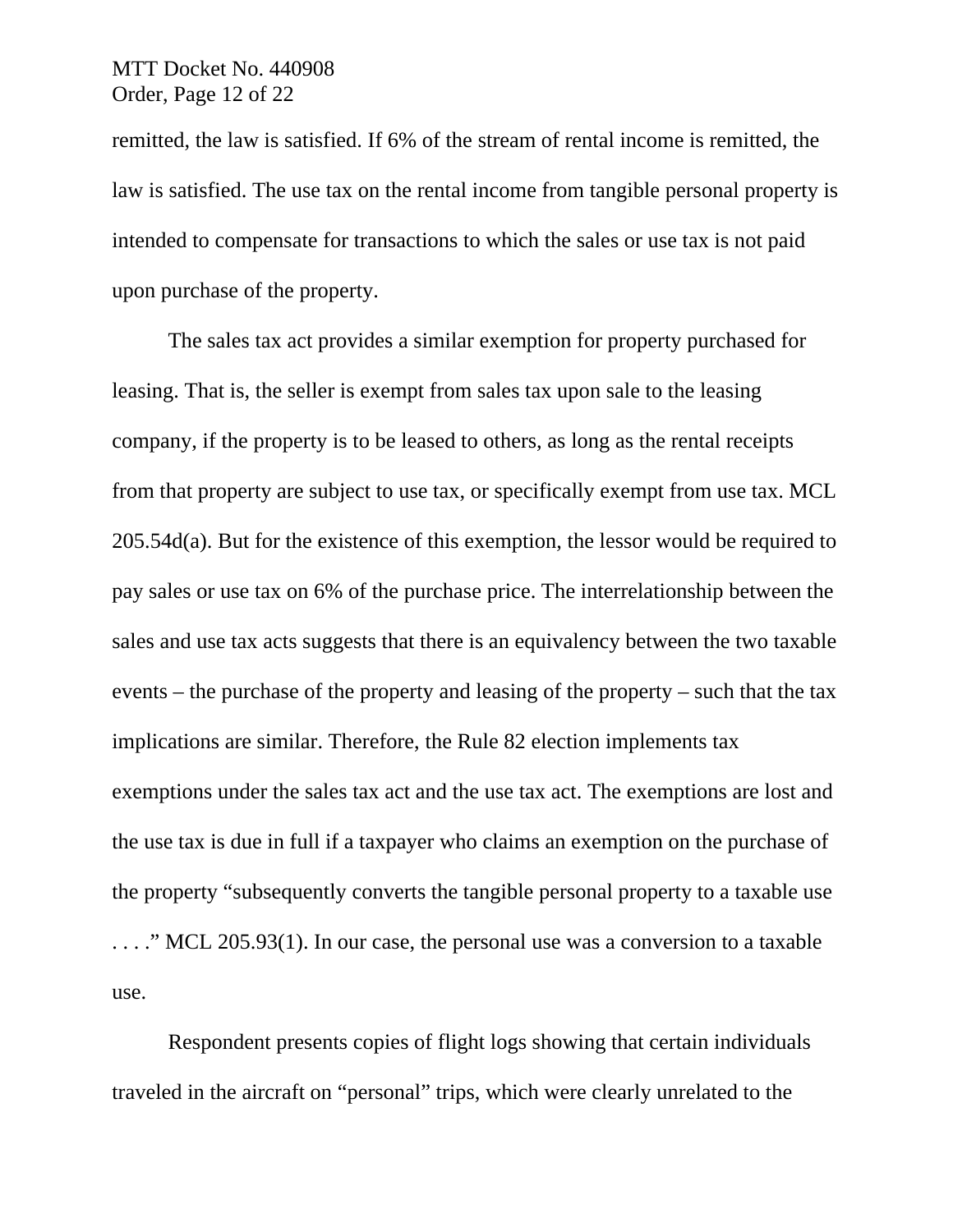MTT Docket No. 440908 Order, Page 13 of 22

purported leasing business activity. For example, one flight log states that "Me, Al, & Janet" used the aircraft for "personal" use and another states "vacation." (Respondent's Exhibit 4.) The log for a flight taken July 1, 2011, states that the aircraft was used for a "vacation" by "Chris, Michelle, Keegan, and Kayla" on July 1, 2011. The logs show that the destinations included vacations to Mackinac Island and the Bahamas, as well as a hunting trip to South Dakota. There is no evidence that these flights were made pursuant to a lease. No rentals were received and no taxes were remitted for the personal use. By permitting this personal use outside the scope of any leasing activity, Petitioner has disqualified itself from the Rule 82 election. This Beechcraft King Air is subject to use tax in the same manner as any other personal vehicle, boat, or aircraft that is "used, stored, or consumed" in this state. See, MCL 205.93(1).

Petitioner used, consumed, or stored the aircraft in the State of Michigan without paying sales or use tax on the price of the aircraft. Petitioner cannot hide behind its lessor election to avoid the payment of the use tax that arose from permitting its member and others to use the aircraft for personal flights. In that regard, Petitioner argues that "[p]ersonal use by the Lessor, if not the overriding purpose of the aircraft acquisition or a significant portion of its intended use, should not act, standing alone, to prevent an otherwise valid business/Lessor from making this election to pay tax on rental receipts rather than the acquisition cost."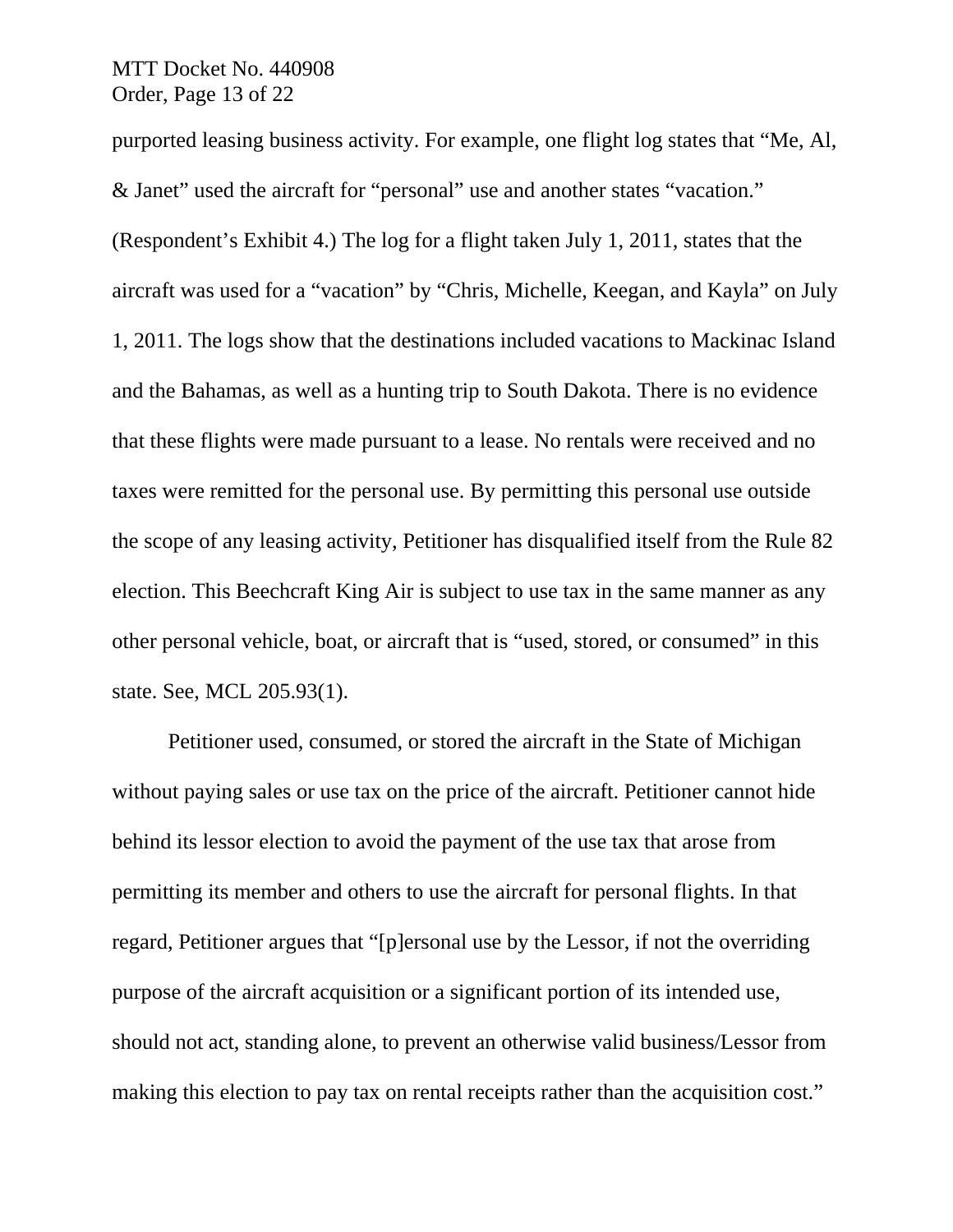$\overline{a}$ 

(Petitioner's Brief, p 3.) However, the statute unambiguously states that even interim taxable use subjects a person to use tax. Thus, Petitioner's use<sup>1</sup> was taxable, even if the use was "not the overriding purpose of the aircraft acquisition or a significant portion of its intended use," as alleged by Petitioner.

The facts in this case are distinguishable from the Tribunal's decision in *Lakeshore Leasing LTD v Dep't of Treasury*, 20 MTTR 196 (Docket No. 361200, January 24, 2011). In that case, it was held that the taxpayer's use of an aircraft for five months prior to leasing it to others was not a taxable use, where the taxpayer flew the aircraft for pilot training and for maintenance purposes. Such use was found to be within the scope of a legitimate leasing business. In *Lakeshore Leasing*, the Tribunal noted that, "This is not a case where the taxpayer's officers or employees used the aircraft for their own private purposes unrelated to the taxpayer's leasing business. Nothing in the flight logs . . . supports a finding that the flights were for personal use." *Id* at 202. In our present case, the facts plainly establish personal use.

Petitioner further proposes that "[t]he proper remedy in this situation is to impute a lease charge on the user of the airplane and require the payment of the appropriate tax." (Petitioner's Brief in Opposition, p 4.) Petitioner cites no

<sup>&</sup>lt;sup>1</sup> Petitioner permitted its member and others to use the aircraft and thereby "used" the aircraft within the meaning of the use tax act. See, *Czars, Inc v Department of Treasury,* 233 Mich App 632; 593 NW2d 209 (1999).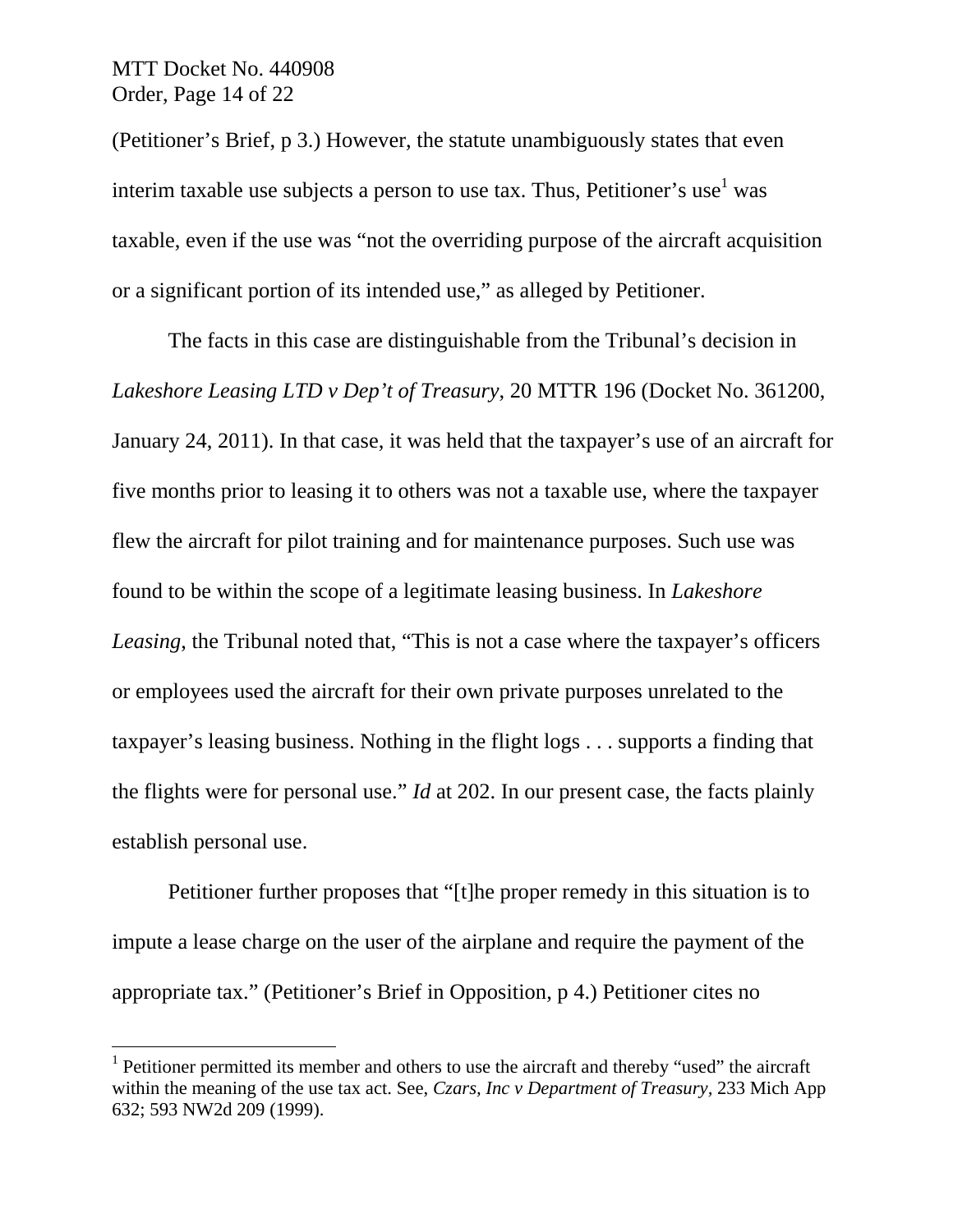## MTT Docket No. 440908 Order, Page 15 of 22

authority for this position. This Tribunal has consistently ruled in similar cases that an invalid Rule 82 election results in imposition of the tax on the purchase price. See, e.g., *Devonair, supra*. Accordingly, Petitioner's personal use of the aircraft was outside the scope of its lease and constitutes a taxable use under MCL 205.93(1), resulting in the revocation of Petitioner's Rule 82 lessor election and requires the imposition of use tax on the purchase price of the aircraft.

In addition to Petitioner's personal use of the aircraft, the Tribunal finds that Petitioner is also liable for use tax on the purchase price of the aircraft because it was not a lessor of the subject aircraft within the meaning of Rule 82 and MCL 205.95(4). In order to qualify to pay use tax on rental receipts, the taxpayer must be a "lessor" as that term is used in MCL 205.95(4). Under Rule 82, an eligible "lessor" must be "[a] person engaged in the business of renting or leasing tangible personal property to others. . . ." Rule 82. Neither the statute nor the rule includes specific criteria for what constitutes a "lessor" that is "engaged in the business of renting or leasing." However, the UTA defines "business" as "all activities engaged in by a person or caused to be engaged in by a person with the object of gain, benefit, or advantage, either direct or indirect." MCL 205.92(h). Therefore, in order to be eligible for the election under Rule 82 and MCL 205.95(4), Petitioner must be engaged in the leasing of aircraft with the "object of gain, benefit, or advantage."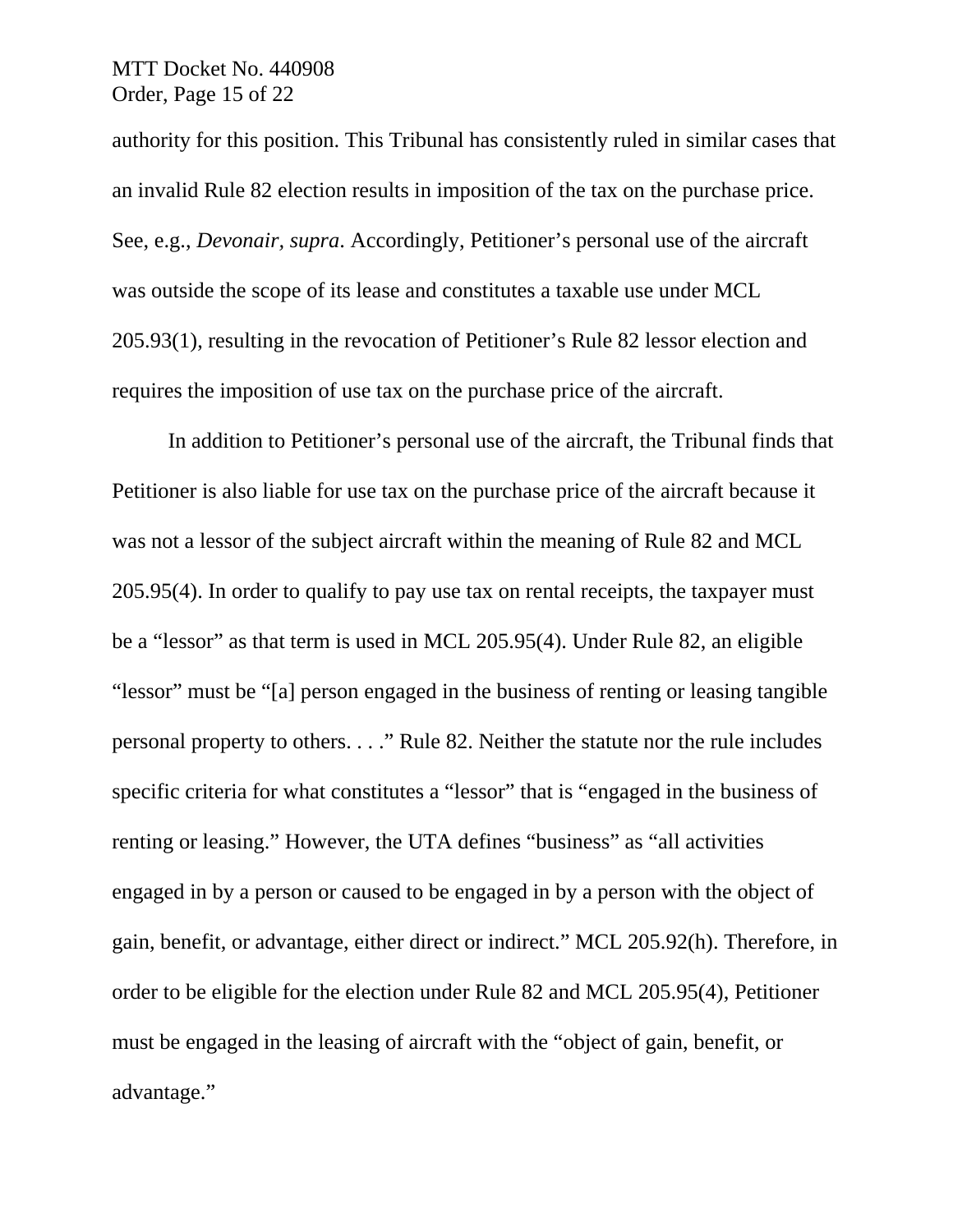MTT Docket No. 440908 Order, Page 16 of 22

In *Devonair Enterprises, supra,* the Court of Appeals affirmed the Tribunal's consideration of the following factors as indicators of whether an entity is engaged in the business of renting or leasing tangible personal property to others: "(1) whether the rates and terms of the lease are consistent with leases resulting from an arm's-length transaction, (2) whether the taxpayer holds itself out to the public as a lessor, and (3) whether the amount of time that the property is leased is sufficient to produce revenue consistently with other leasing businesses." *Id*. at 93-94.

Petitioner alleges its \$400 hourly rate was the market rate because it was "determined by ascertaining what independent airplane leasing companies would charge on an hourly basis for the full service rental of a King Air 200 in 2008." (Petitioner's Motion, p 3.) Petitioner specified that a full-service lease was about \$1,100 an hour, inclusive of fuel and pilot. The subject leases were dry leases, meaning fuel, pilot, and other operating costs were assumed by Lessee. To account for the difference between the full-service lease and the dry lease, Petitioner deducted \$600 per hour for fuel costs and \$100 per hour for pilot costs. Petitioner alleges the "remaining \$400 per hour . . . was the market rate charge for use of the airplane for a dry lease. . . ." *Id*. Although Petitioner did not substantiate its claims regarding the hourly rate with any documentary evidence, the Tribunal finds that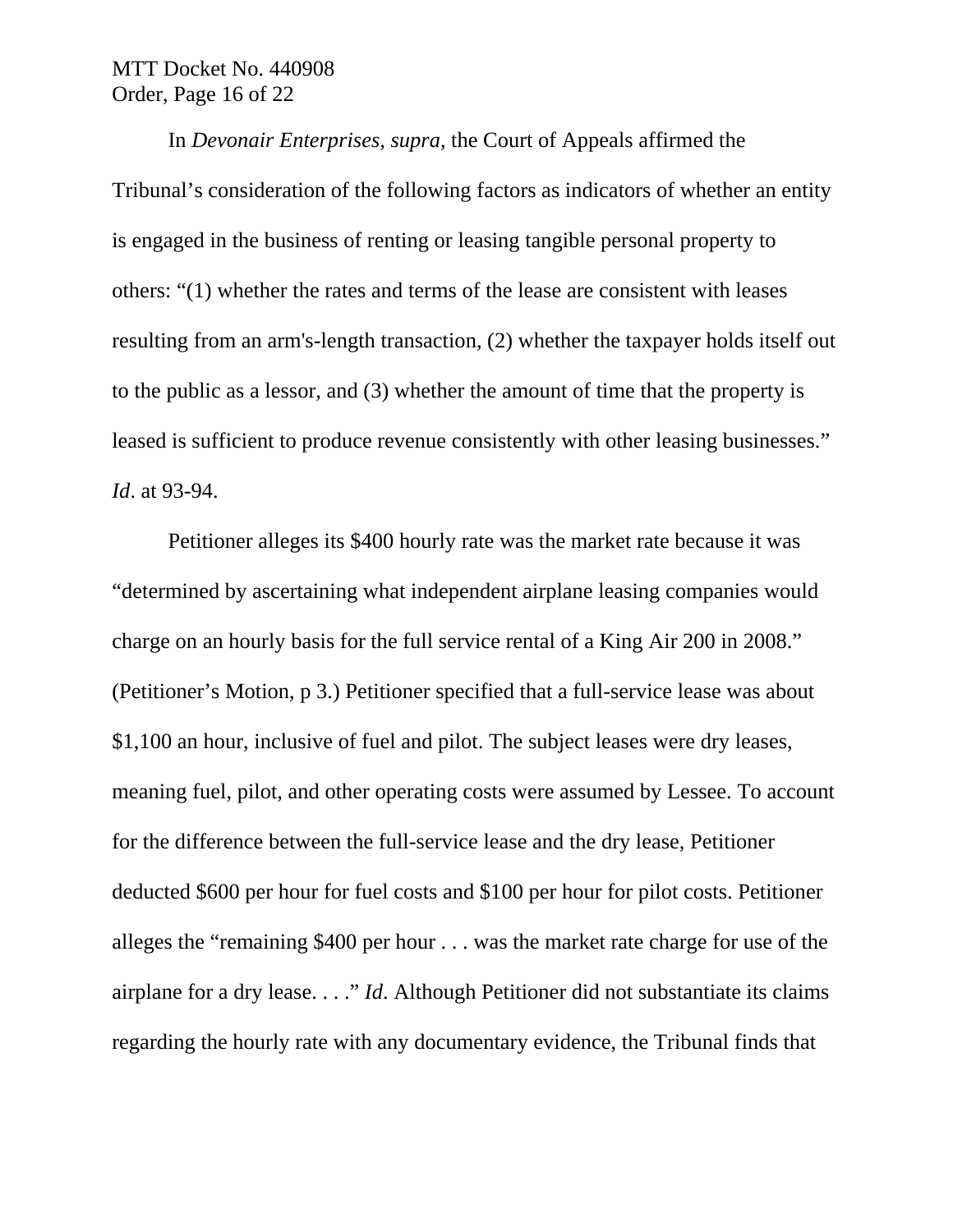MTT Docket No. 440908 Order, Page 17 of 22

Respondent brought forth no evidence to the contrary. Therefore, the Tribunal views this evidence in a light most favorable to the non-moving party*.*

 With respect to the second factor, Petitioner failed to provide evidence that it held itself out to the public as a lessor of the subject aircraft. Although two leases involving the use of the subject aircraft were executed when the aircraft was purchased, Petitioner did not advertise its leasing services to the general public and did not pursue additional lease agreements with nonaffiliated parties. Petitioner argues it was free to lease the aircraft to others and there was nothing preventing it from doing so. However, this argument is not compelling because the standard set forth in *Devonair* is not whether a lessor has the ability to pursue other lease agreements, but whether it held itself out to the public as a lessor of property, such as by advertising its leasing services. There is no evidence Petitioner advertised its services, even if it was free to do so.

Lastly, the Tribunal must determine whether the amount of time that the aircraft was leased was sufficient to produce revenue that is consistent with property of the same type that is leased by other leasing businesses under market conditions. Neither Petitioner nor Respondent provided evidence to establish the average amount of time other businesses leased aircrafts of the same type to determine whether the amount of time the subject aircraft was leased is consistent with the market. Regardless, Petitioner admits for the three and one half years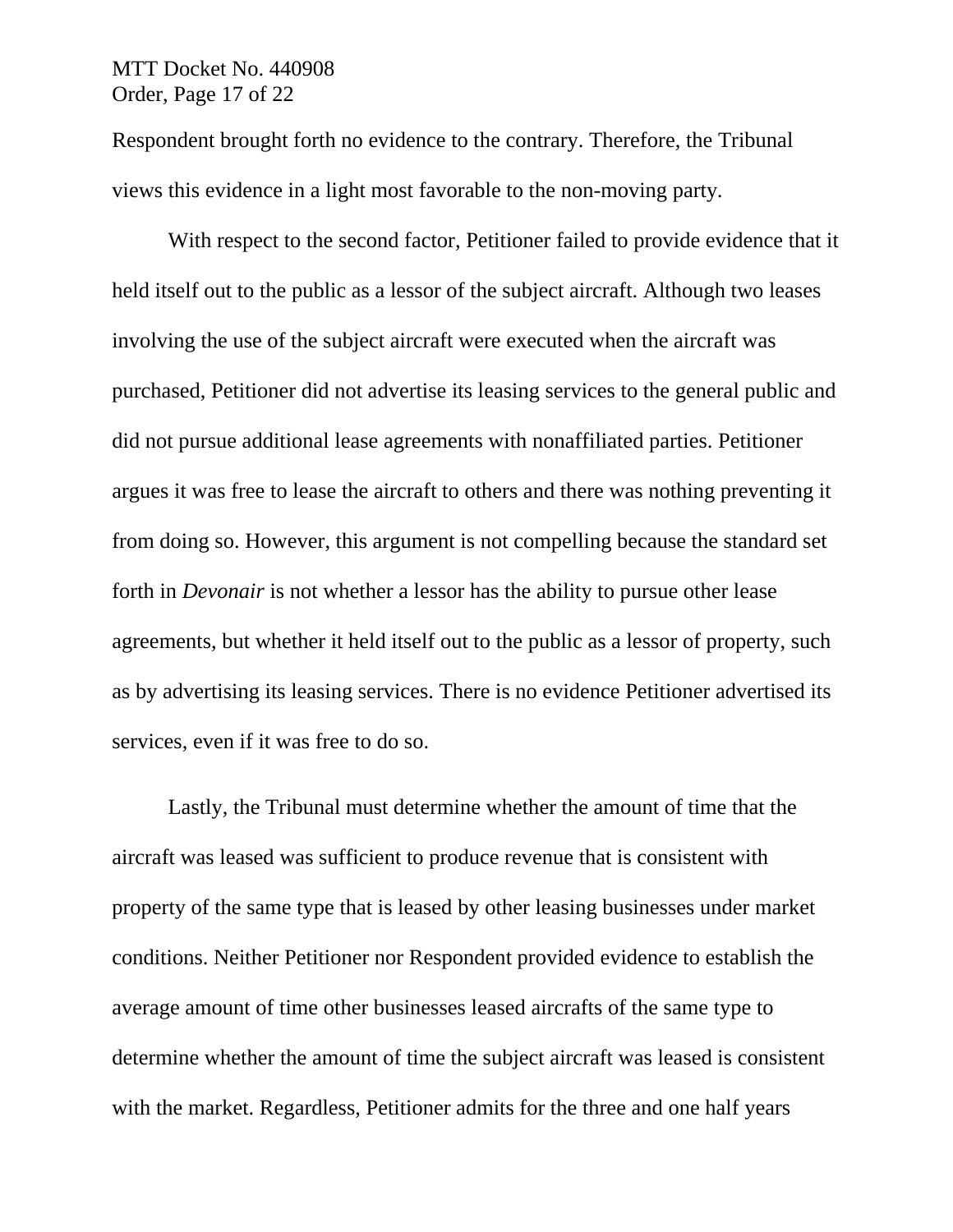## MTT Docket No. 440908 Order, Page 18 of 22

under the leases it received \$179,437 in receipts. This would indicate the aircraft was flown approximately 10.7 flight hours per month over the 42 month period from June 2008 to December 2012. A leasing company operating with a true business motive would have an incentive to maximize the rental hours, in part to recover fixed costs, which accrue regardless of the hours of use. There is no evidence that leasing the aircraft for an average of only 10.7 hours per month is consistent with usage by a leasing business seeking to maximize profit, and it defies common sense to believe that this minimal usage was calculated to earn a profit. Leasing the aircraft for 10 hours per month at \$400 per hour would amount to \$4,000 per month in *gross* rents from an asset with a historical cost of \$4.7 million. Further, at this rate of use, it would take Petitioner decades to pay the equivalent use tax that would have been due on the purchase price and also hindered Petitioner's ability to recover its fixed costs.

The lack of advertisement of its services, in conjunction with the minimal number of hours the aircraft was used, supports the Tribunal's conclusion that Petitioner did not lease the aircraft with the object of "gain, benefit, or advantage." See, *Heidrich Aviation, LLC, supra.* "The number of hours that the aircraft was leased is relevant . . . . In a case where a purported leasing business allows its sole asset to sit idle, it can hardly be said that the person is engaged in the business of leasing . . . ." *Id at 496*. The foregoing shows a lack of continuity and a lack of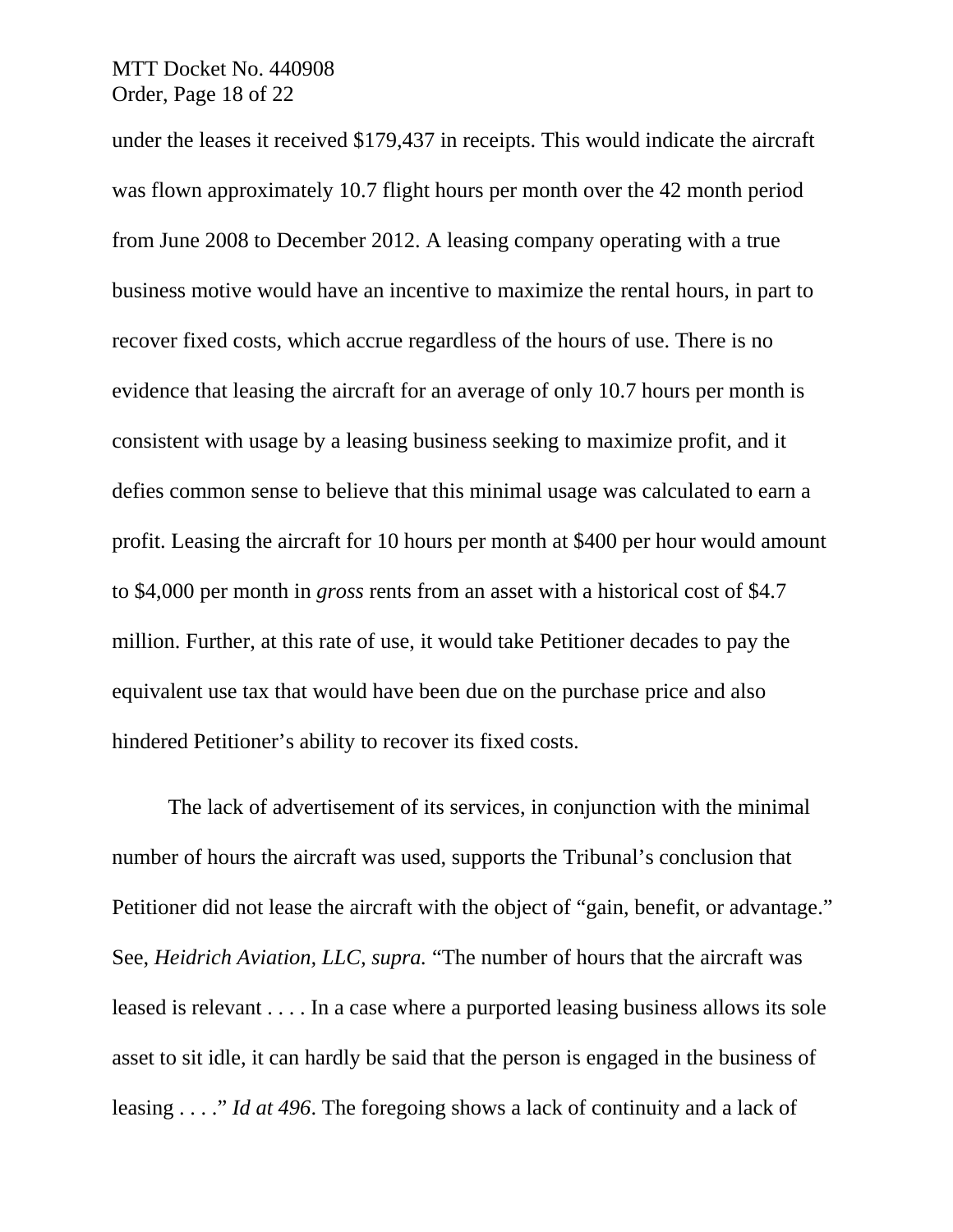MTT Docket No. 440908 Order, Page 19 of 22

profit motive that is not proven to be consistent with use by a genuine leasing business. The potential gain under the contracts was limited by the scarce use of the aircraft and supports the Tribunal's conclusion. Even though Petitioner's receipts totaled \$179,436, the leasing business ultimately resulted in a net cash loss after taking into consideration \$93,122.12 in expenses and \$123,612.00 for insurance. Petitioner chose to forego potential revenue it could have earned in expanding its leasing business and it cannot be said that Petitioner was engaged in the "business" of leasing aircraft for use tax purposes.

There is no dispute that Petitioner leased construction equipment to related entities, Dan's Excavating, Inc. and CP Ventures, LLP, both of which are substantially owned and controlled by Chris Peyerk (Petitioner's member). The construction equipment is not at issue in this appeal. Petitioner argues that it was engaged two separate businesses: 1) equipment leasing and 2) aircraft leasing. This leasing business allegedly generated \$6,000,000 in rental receipts and earned over \$300,000 on these rentals. However, the fact that Petitioner engaged in the business of leasing construction equipment does not mandate a conclusion that it was engaged in the business of leasing the subject aircraft under MCL 205.95(4) and Rule 82. The issue here is limited to whether Petitioner was engaged in the business of leasing *the subject aircraft,* so as to avoid tax on the entire purchase price and instead pay use tax based on the rental receipts from the aircraft. Even a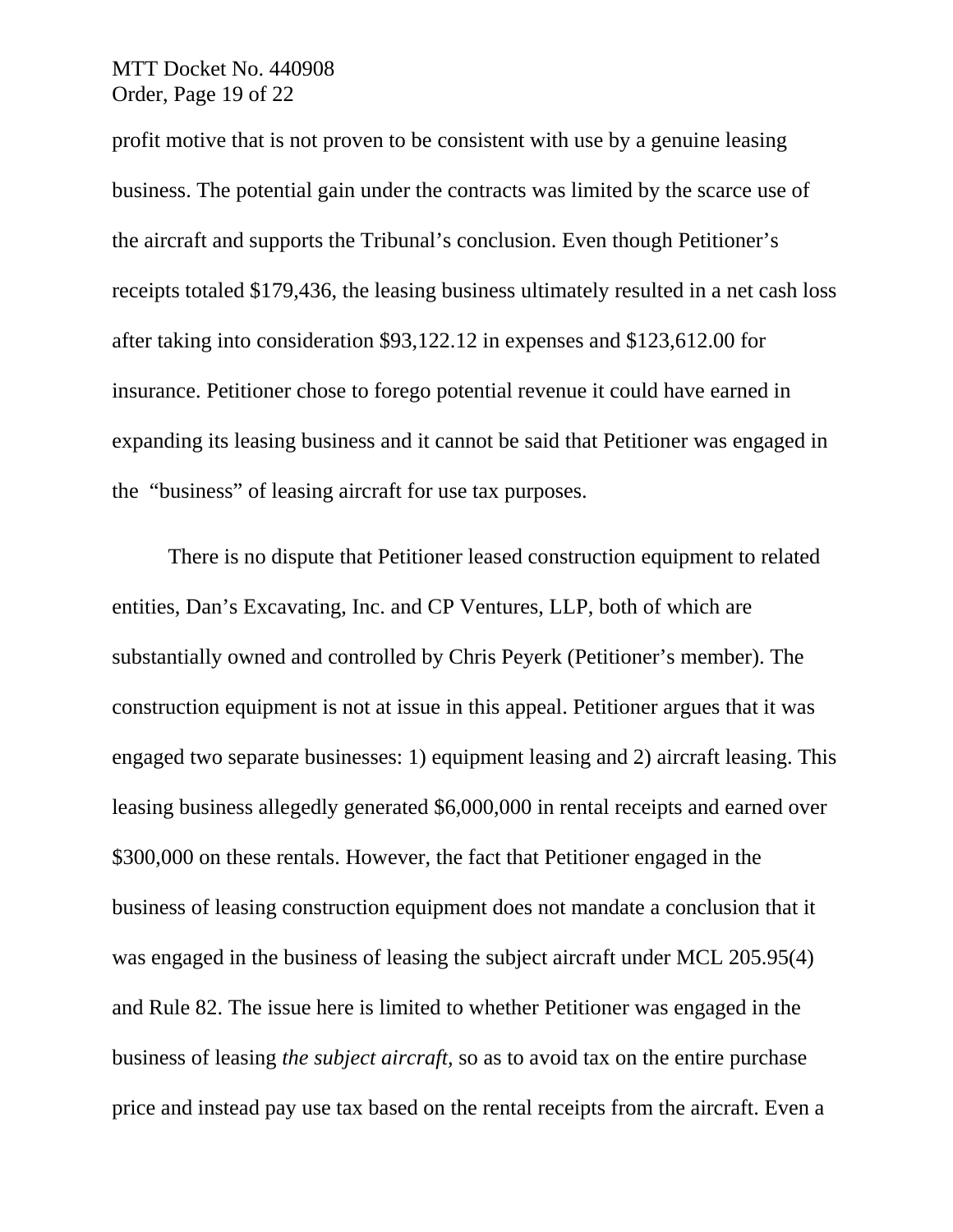MTT Docket No. 440908 Order, Page 20 of 22

genuine leasing business does not qualify for the Rule 82 election on all of its personal property. Petitioner's leasing of construction equipment has no bearing on whether Petitioner may elect to pay use tax on the rental receipts of the aircraft. MCL 205.95(4) requires that the person be a lessor of the tangible personal property being leased. This is supported by the language of the rule and the statute. As Respondent argues, if this were not so, "a business that legitimately leases a single piece of equipment could extrapolate the lessor election to a whole side business in which no property is leased but rather personally used or consumed." (Respondent's Brief , p 10.) Furthermore, it has been established herein that a leasing business may lose an otherwise valid Rule 82 election for any property that it uses or permits to be used outside the scope of the leasing business. Thus, Petitioner must be a bona fide lessor *of the subject aircraft* in order to qualify for the Rule 82 election for the aircraft.

Respondent properly assessed use tax on the purchase price of the aircraft through Final Assessment number Q339576. That being said, Respondent assessed use tax on the purchase price of \$5,270,500, the original price alleged in the petition. However, Petitioner filed a second Affidavit of Douglas George that indicates the purchase price was \$4,700,000, which stands unrefuted. Even though Mr. George testified that the Aircraft Purchase Agreement for the subject aircraft was "a true and accurate copy," the Tribunal finds that it contained an error with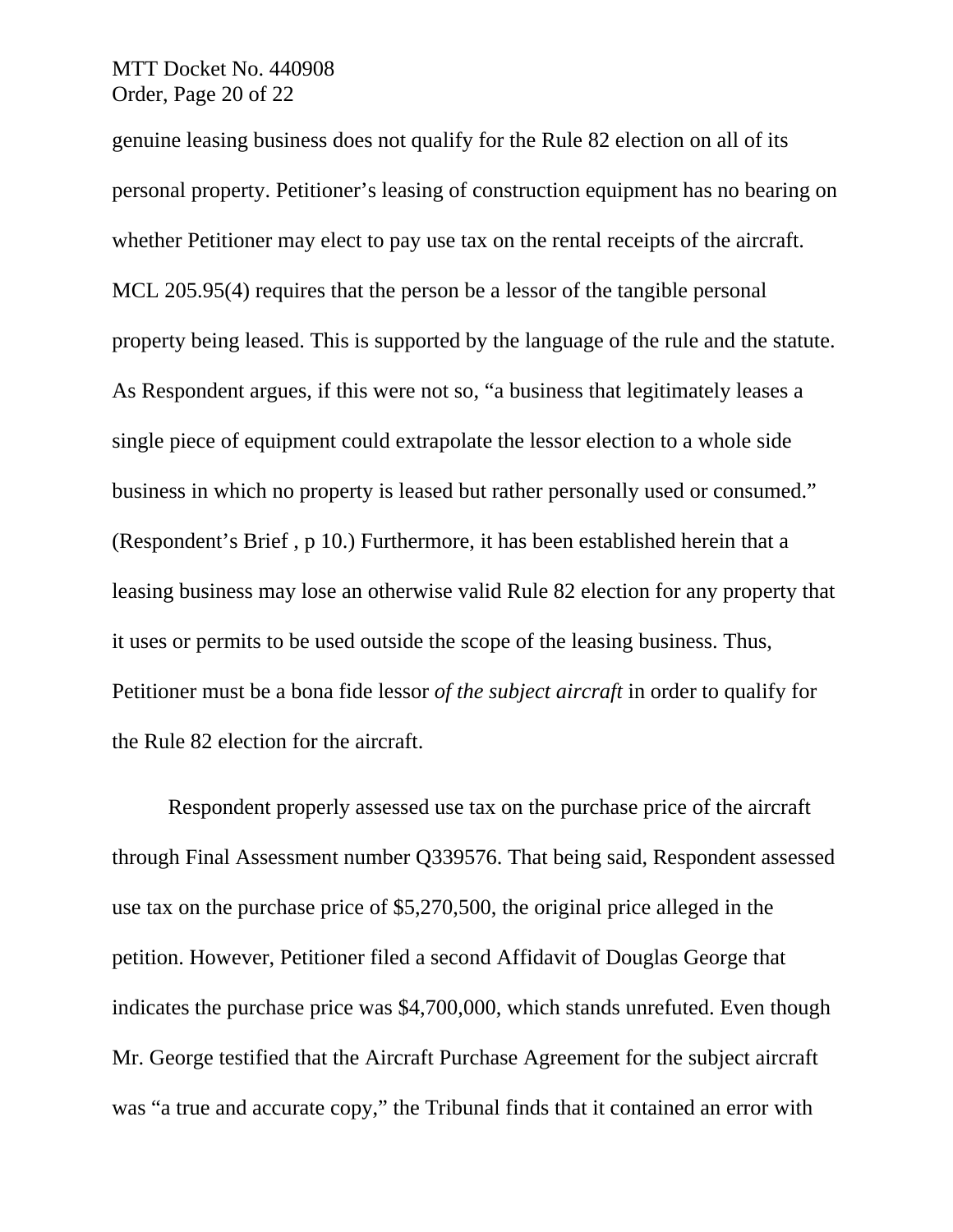MTT Docket No. 440908 Order, Page 21 of 22

regard to the trade-in credit allowance for the buyer's aircraft. Namely, the purchase agreement lists the trade-in credit allowance as \$2,500,000. However, the remainder of the evidence shows that the trade-in credit allowance was actually \$2,450,000. Nevertheless, the purchase price of the subject aircraft was \$4,700,000 and not \$5,270,500, as previously identified. Therefore, the Tribunal finds that recalculation of the Final Assessment is necessary to account for the revised purchase price.

# **JUDGMENT**

IT IS ORDERED that Respondent's Motion for Summary Disposition, under MCR 2.116(C)(10), is GRANTED.

IT IS FURTHER ORDERED that Petitioner's Motion for Summary Disposition is DENIED.

IT IS FURTHER ORDERED that Final Assessment No. Q339576 is REVISED as follows:

| Tax Due   | \$282,000 |
|-----------|-----------|
| Penalty** | \$70,500  |
| Interest  | ∗         |

\* Interest shall be calculated in accordance with sections 23 and 24 of 1941 PA 122.

\*\* Originally a 25% penalty was imposed on the tax of \$316,230. The 25% penalty is recalculated based on the revised tax amount.